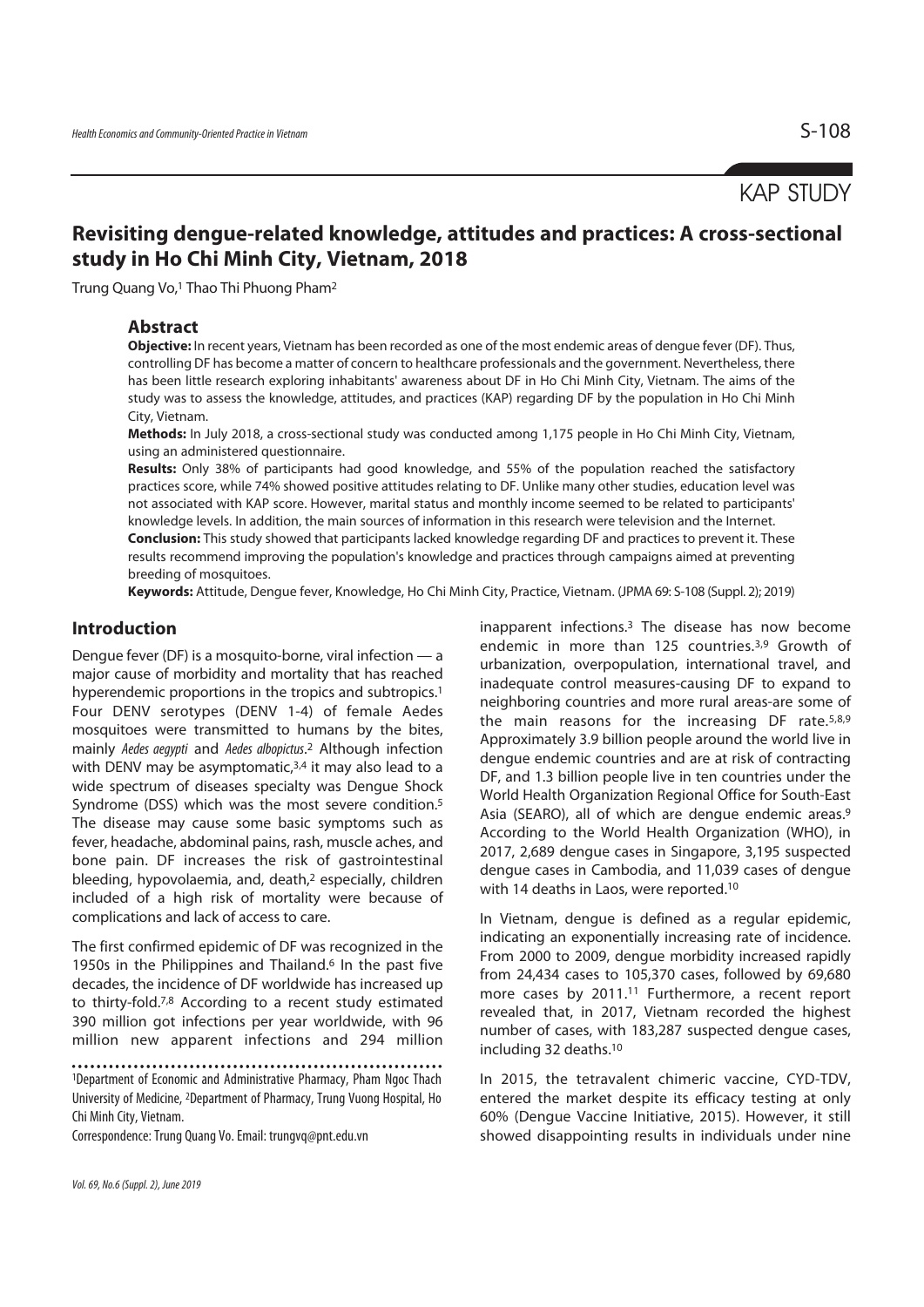years of age.12 There is currently no specific, licensed treatment available for dengue. Therefor, the large annual financial allocation for DF treatment and controlling dengue vectors has made dengue a huge matter of concern in Vietnam, enforcing a heavy burden on the national health budget. Vector control is the only means of dengue prevention. In this sense, it is crucial to acquire further knowledge and understand the implementation of preventive measures, as well as the Vietnamese population's attitudes toward such measures.

As a matter of concern, there are many studies about DF with different levels of knowledge, attitudes, and practices in different countries and areas in the world. A study conducted in Colombia showed a higher knowledge about dengue symptoms and transmission with 87.4% of correct answers.13 However, only 8.3% of participants obtained satisfactory knowledge scores in Saudi Arabia.14 Many similar studies have also been conducted in dengue endemic countries of the SEARO, including Singapore,15 Laos PDR,16 Cambodia,17 Indonesia,14 and the Philippines.18 However, Vietnam lacks knowledge, attitudes, and practices (KAP) studies on DF,<sup>19</sup> particularly in recent years, which has led to an unclear reflection of the dengue status and prevented full evaluation of the government's dengue prevention policy.

People's awareness has increased by the policymaker were using the conventional and social media through awareness campaigns, DF KAP still remains unclear in Vietnam. In fact, over 85% of all dengue cases, and 90% of all deaths due to dengue, occur in the southern provinces of Vietnam.11 The present study was designed and conducted in this context to evaluate people's KAP regarding DF among the population of Ho Chi Minh City, in southern Vietnam.

## **Material/Subjects/Patients and Methods**

## **Study Design and Setting**

This community-based, cross-sectional KAP study was conducted in Ho Chi Minh City, a large and populous city located in southern of Vietnam. Ho Chi Minh City is one of the quickest developing urban areas on the planet, with a decent rate of economic GDP/economic growth in recent years. With approximately 2,096 km2 of surface area, Ho Chi Minh City had a total population of 8.992 million people in 2018, and its increases by approximately 0.232 million people each year.20 The tropical climate in Ho Chi Minh City tends to be hot and humid, with a dry season and a rainy season, which is conducive to the development of mosquitoes and DF.

## **Sample Size Determination**

To determine representative sample size, it was estimated that 50% of participants would have good KAP regarding dengue. The minimum recommended sample size was 385 which used a 5% margin of error and a 95% confidence level. This figure was based on the following formula.21

$$
N = \frac{Z_{\alpha/2} \times P(1-P)}{d^2} = \frac{1.96 \times 0.5(1-0.5)}{0.05^2} = 385
$$

The sample size was increased by 10% to allow for any missing or incomplete data that occurred during data collection. Consequently, the required sample size involved at least 423 participants.

## **Study Instrument**

A structured, administered questionnaire was developed by the researchers after adapting studies assessing the levels of KAP regarding dengue in Nepal<sup>22</sup> and Indonesia.14 The questionnaire was adjusted for wording, content, and culture after consulting expert opinions and related research published in English. The final draft of the questionnaire was translated into Vietnamese, and then re-translated into English, to ensure the first translation was accurate. Before the survey, the questionnaire was pre-tested by using the 50 participants in Ho Chi Minh City, who were not included in the results.

The questionnaire consisted of 55 questions, divided into four sections as follows: (1) socioeconomic information of participants (11 questions); (2) Knowledge regarding symptoms of dengue and prevention methods (19 questions); (3) attitude towards DF (13 questions); and (4) practices in dengue prevention (eight questions). The Cronbach's Alpha of 0.7 with each section was considered to reflect acceptable internal reliability.

## **Data Collection**

Interviews took place in July 2018. Participants join in this research through the data collection form-face-to-face interviews-which were conducted by a data collection team that was provided with brief training prior to the study. People were free to participate in this study and the participants were given time to finish their questionnaires without being rushed. Participants who did not fully complete the questionnaire, and who did not live in Ho Chi Minh City, met the exclusion criteria.

## **Data Analysis**

Data was entered using Microsoft (MS) Excel 2016 and analyzed via the Statistical Package for the Social Sciences (SPSS 20.0). To identify the predictors of poor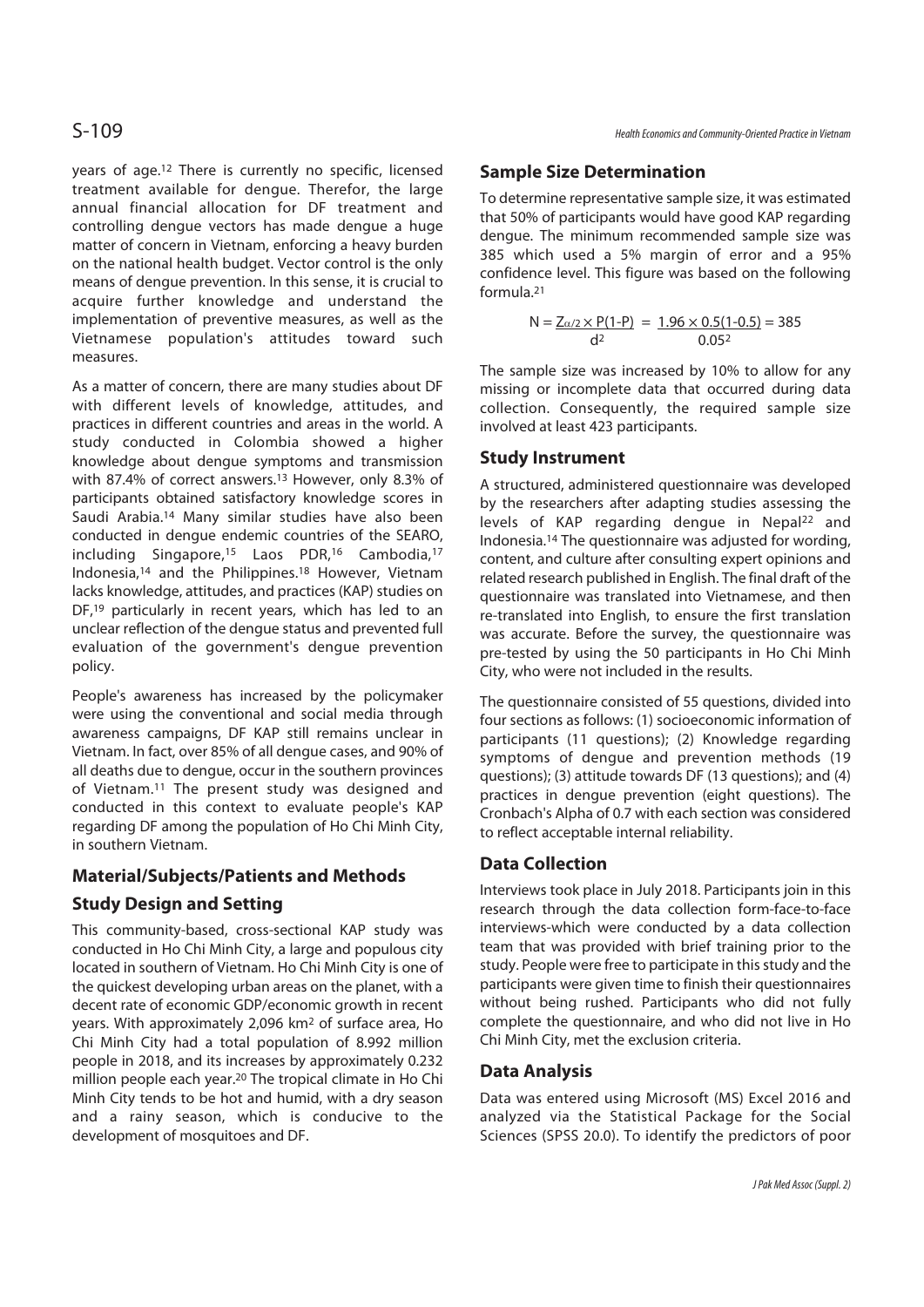Health Economics and Community-Oriented Practice in Vietnam  $\mathsf{S}\text{-}110$ 

knowledge and practices, independent and dependent variables were converted into scores and categorized as poor and good. About questions relating to knowledge, scores of "one" and "zero" were given to the correct and incorrect knowledge. Relating to practices scores, people scored "one" for each action they did to prevent dengue fever and "zero" for each preventive action they did not take. Participants also receive one point for each correct answer in questions requiring them to select multiple correct answer choices. The attitude section comprised 13 questions in which participants were asked to respond to correct and incorrect statements via a five-point Likert-type scale-"Strongly disagree," "Disagree," "Not sure," "Agree," and "Strongly agree." Scores of "one" were awarded for "Agree" and "Strongly agree" when the question posed a correct statement and for "Disagree" and "Strongly disagree" when the question posed an incorrect statement. A score of "zero" was given to "Strongly disagree," "Disagree," and "Not sure" when the question posed a correct statement and for "Strongly agree," "Agree," and "Not sure" when the question posed an incorrect statement.23 Scores for each question within a domain were added together to arrive at a single value out of a total score of 19, 13 and 8 for the three respective KAP domains. Respondents who scored 80% or more were considered to have good levels of KAP, while those who scored less were considered to have poor levels.

The analysis focused on the comparative description of the

participants' responses. To investigate the role of sociodemographic characteristics on KAP, differences in socio-demographic status were compared with the KAP levels (good and poor) using the Chi Squared-Test, ANOVA, or Fisher's exact test, as appropriate. Logistic regression was also used to identify independent factors associated with good and poor KAP levels. Confounding factors were determined using the crude odds ratio (OR) in univariate analyses. The means or medians, standard deviations or quartile deviations, were presented as appropriate. For all statistical analyses, a level of significance equal to or less than 5% was considered as significant.

The study protocol was approved

by Department of Economic and Administrative Pharmacy, Pham Ngoc Thach University of Medicine. Participation was voluntary. Selected participants responded anonymously to the self-questionnaire, and no personal identifiers were included on the questionnaire.

### **Results**

## **Socio-economic characteristics of the study population in Ho Chi Minh City**

A total of 1,175 respondents were recruited to participate in the survey — 423 (36%) males and 752 (64%) females. The majority of the respondents were between 18 and 23 years old (74.6%) and lived in urban areas (95.2%). Among the participants interviewed using the structured questionnaire, more than half of them were single, widowed, or divorced (72%). Most of participants were students (41.3%), and approximately 50% of the participants revealed that high school was their education level, while 37.2% had a university level education or higher. In addition, a clear majority of the participants had no personally experienced DF (71.7%), but more than half of them knew someone who had experienced dengue (64.1%) (Table-1).

## **Knowledge about Signs, Symptoms, and Transmission of DF**

In relation to knowledge, female participants between



Others(b): Brochures, Mass meetings, Neighbors

Figure-1: Source of information on dengue fever among female.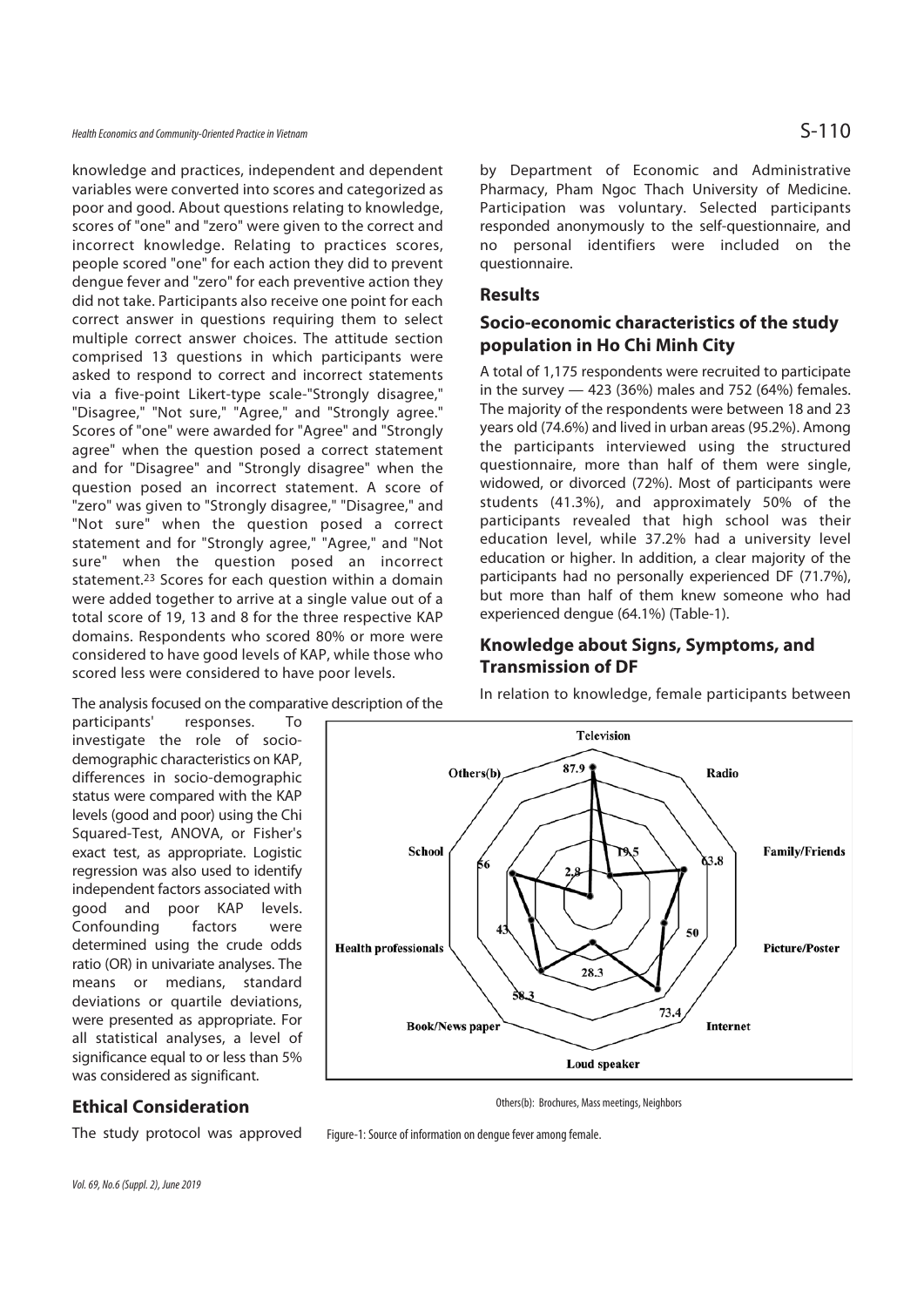Table-1: Socio-demographic characteristics of the participants in the survey (n,%).

| Variable                                 | Female    |      | Male           |         | <b>Total</b> |         |
|------------------------------------------|-----------|------|----------------|---------|--------------|---------|
|                                          | $N = 752$ | $\%$ | $N = 423$      | $\%$    | $N=1,175$    | $\%$    |
| Age                                      |           |      |                |         |              |         |
| $18 - 30$                                | 574       | 76.4 | 303            | 71.6    | 877          | 74.6    |
| $30 - 45$                                | 128       | 17.0 | 86             | 20.3    | 214          | 18.3    |
| $45 - 60$                                | 37        | 4.9  | 27             | 6.4     | 64           | 5.4     |
| $>60$                                    | 13        | 1.7  | $\overline{7}$ | 1.7     | 20           | 1.7     |
| Residence                                |           |      |                |         |              |         |
| Urban                                    | 714       | 94.9 | 405            | 95.7    | 1119         | 95.2    |
| Rural                                    | 38        | 5.1  | 18             | 4.3     | 56           | $4.8\,$ |
| <b>Marital status</b>                    |           |      |                |         |              |         |
| Single/Widowed/Divorced                  | 542       | 72.1 | 304            | 71.9    | 846          | 72.0    |
| Married                                  | 210       | 27.9 | 119            | 28.1    | 329          | 28.0    |
| Occupation                               |           |      |                |         |              |         |
| Farmer/Worker                            | 35        | 4.6  | 34             | 8.0     | 69           | 5.9     |
| Civil servant/Officer                    | 211       | 28.1 | 80             | 18.9    | 291          | 24.8    |
| Housewife                                | 111       | 14.8 | 34             | $8.0\,$ | 145          | 12.3    |
| Student                                  | 308       | 41.0 | 178            | 42.2    | 486          | 41.3    |
| Others(a)                                | 87        | 11.5 | 97             | 22.9    | 184          | 15.7    |
| <b>Education level</b>                   |           |      |                |         |              |         |
| Primary school or lower                  | 5         | 0.7  | 5              | 1.2     | 10           | $0.8\,$ |
| Secondary school                         | 17        | 2.3  | 12             | 2.8     | 29           | 2.5     |
| High school                              | 343       | 45.6 | 215            | 50.8    | 558          | 47.5    |
| College                                  | 100       | 13.3 | 41             | 9.7     | 141          | 12.0    |
| University or higher                     | 287       | 38.1 | 150            | 35.5    | 437          | 37.2    |
| Monthly income (USD)                     |           |      |                |         |              |         |
| $<$ 215                                  | 301       | 40.0 | 163            | 38.5    | 464          | 39.5    |
| $215 - 430$                              | 229       | 30.5 | 95             | 22.5    | 324          | 27.6    |
| $430 - 650$                              | 82        | 10.9 | 54             | 12.8    | 136          | 11.6    |
| ?650                                     | 50        | 6.6  | 55             | 13.0    | 105          | 8.9     |
| NA                                       | 90        | 12.0 | 56             | 13.2    | 146          | 12.4    |
| Have you ever had dengue fever?          |           |      |                |         |              |         |
| Yes                                      | 197       | 26.2 | 135            | 31.9    | 332          | 28.3    |
| No                                       | 555       | 73.8 | 288            | 68.1    | 843          | 71.7    |
| Do you know someone who suffered dengue? |           |      |                |         |              |         |
| Yes                                      | 482       | 64.1 | 271            | 64.1    | 753          | 64.1    |
| No                                       | 270       | 35.9 | 152            | 35.9    | 422          | 35.9    |
| Do you have a child/Children?            |           |      |                |         |              |         |
| Yes                                      | 161       | 21.4 | 83             | 19.6    | 244          | 20.8    |
| <b>No</b>                                | 591       | 78.6 | 340            | 80.4    | 931          | 79.2    |

Notes: Others(a): Chandler, Entrepreneur.

NA: No Answer.

30 and 45 years of age reached the highest score of knowledge (15.2  $\pm$  2.5). When the participants who were married and those who were single/widowed/divorced were compared, the data revealed that single/widowed/divorced males tended to have better knowledge of DF than their married counterparts (14.6  $\pm$  2.5, P=0.012). On the other hand, married females knew more about symptoms, signs,

and transmission modes of DENV infection (14.9  $\pm$  2.5, P=0.004) than single/widowed/divorced females (14.3  $±$  2.5). In terms of monthly income, the amount of income tended to affect participants' knowledge, with the highest knowledge scores belonging to respondents who earned more than \$650 USD per month (15.0  $\pm$  2.2, P=0.002). In addition, people who knew someone who had suffered from dengue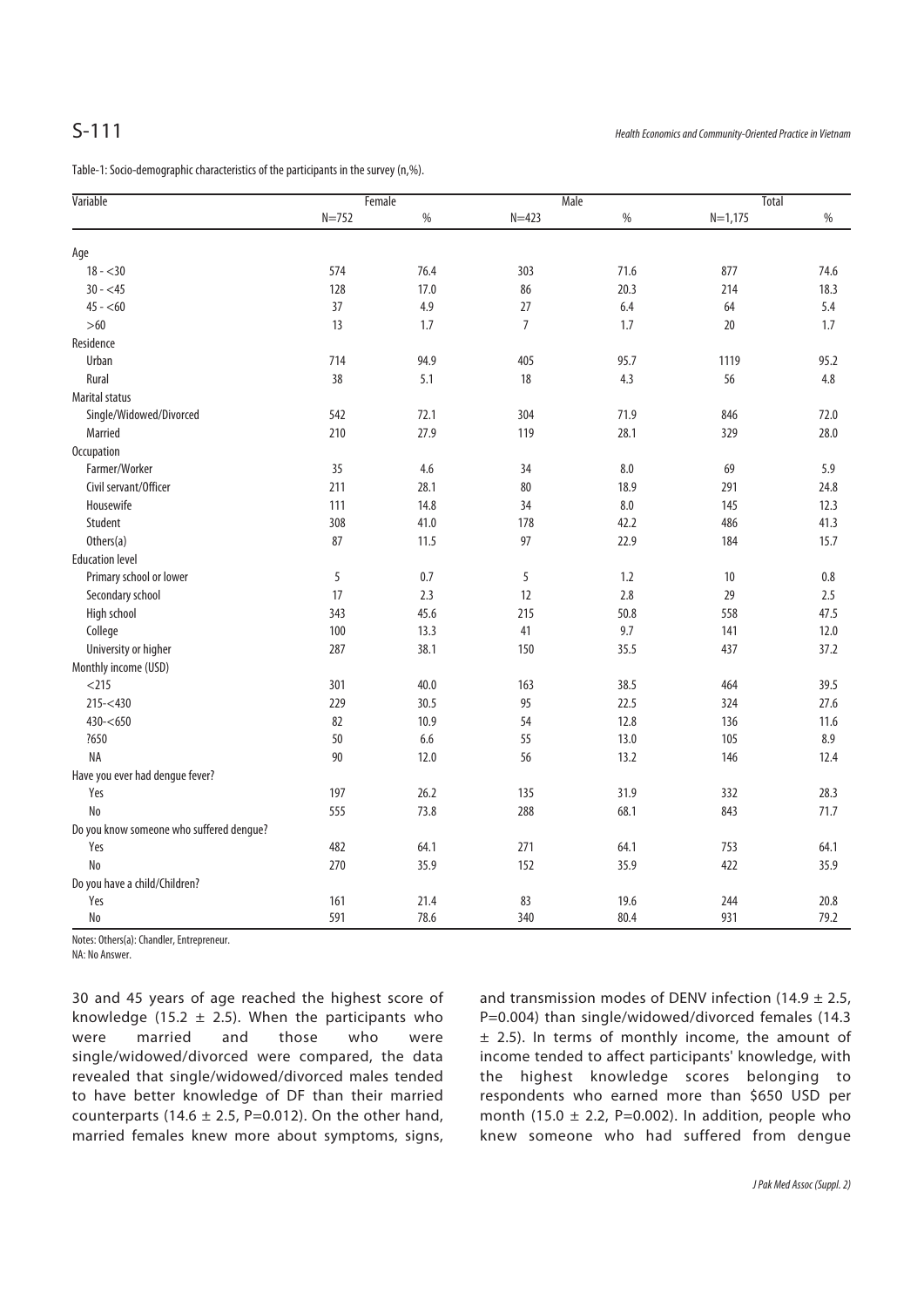|  | Table-2: Relationships between socio-demographic profiles of participants and their scores for knowledge. |  |
|--|-----------------------------------------------------------------------------------------------------------|--|
|  |                                                                                                           |  |

| Variable                                 |                | Male              |                |         |                | Female            |                  |         |  |
|------------------------------------------|----------------|-------------------|----------------|---------|----------------|-------------------|------------------|---------|--|
|                                          | Mean $\pm$ SD  | Median (Q1-Q3)    | OR (95%CI)     | P-value | Mean $\pm$ SD  | Median (Q1- Q3)   | OR (95%CI)       | P-value |  |
| Age                                      |                |                   |                | 0.229   |                |                   |                  | 0.015   |  |
| $18 - 30$                                | $14.6 \pm 2.5$ | 15.0 (13.0-16.0)  | 1.0            |         | $14.3 \pm 2.5$ | 15.0 (13.0-16.0)  | 1.0              |         |  |
| $30 - 45$                                | $14.3 \pm 2.6$ | 14.0 (13.0-16.0)  | $0.3(0.0-1.8)$ |         | $15.2 \pm 2.5$ | 14.0 (13.0-16.0)  | $0.7(0.2 - 2.0)$ |         |  |
| $45 - 60$                                | $13.7 \pm 2.8$ | 13.0 (11.5-15.5)  | $0.2(0.0-1.6)$ |         | $14.0 \pm 2.2$ | $13.0(11.5-15.5)$ | $1.2(0.4-3.8)$   |         |  |
| $>60$                                    | $14.6 \pm 2.6$ | 15.0 (14.5-16.0)  | $0.3(0.0-1.9)$ |         | $14.0 \pm 2.3$ | 15.0 (14.5-16.0)  | $0.5(0.1-1.8)$   |         |  |
| Residence                                |                |                   |                | 0.511   |                |                   |                  | 0.147   |  |
| Urban                                    | $14.5 \pm 2.5$ | 15.0 (13.0-16.0)  | 1.0            |         | $14.5 \pm 2.5$ | 15.0 (13.0-16.0)  | 1.0              |         |  |
| Rural                                    | $14.8 \pm 2.6$ | 14.5 (13.0-17.0)  | $0.7(0.3-1.9)$ |         | $14.3 \pm 2.8$ | 14.5 (13.0-17.0)  | $1.7(0.8-3.2)$   |         |  |
| <b>Marital status</b>                    |                |                   |                | 0.012   |                |                   |                  | 0.004   |  |
| Single/Widowed/Divorced                  | $14.6 \pm 2.5$ | 15.0 (13.0-16.0)  | 1.0            |         | $14.3 \pm 2.5$ | 15.0 (13.0-16.0)  | 1.0              |         |  |
| Married                                  | $14.2 \pm 2.6$ | 14.0 (12.5-16.0)  | $1.1(0.5-2.4)$ |         | $14.9 \pm 2.5$ | 14.0 (12.5-16.0)  | $1.9(1.0-3.4)$   |         |  |
| <b>Occupation</b>                        |                |                   |                | 0.320   |                |                   |                  | 0.925   |  |
| Farmer/Worker                            | $14.3 \pm 3.0$ | 15.0 (11.3-16.0)  | 1.0            |         | $14.6 \pm 2.7$ | 15.0 (11.3-16.0)  | 1.0              |         |  |
| Civil servant/Officer                    | $14.6 \pm 2.3$ | 15.0 (13.0-16.0)  | $3.0(1.1-8.0)$ |         | $14.5 \pm 2.6$ | 15.0 (13.0-16.0)  | $0.6(0.5-0.9)$   |         |  |
| Housewife                                | $14.2 \pm 2.1$ | 14.0 (13.0-15.8)  | $1.4(0.7-2.9)$ |         | $14.4 \pm 2.5$ | 14.0 (13.0-15.8)  | $1.2(0.7-2.1)$   |         |  |
| Student                                  | $14.7 \pm 2.4$ | 15.0 (13.0-16.0)  | $1.0(0.4-2.7)$ |         | $14.8 \pm 2.5$ | 15.0 (13.0-16.0)  | $1.1(0.6-1.9)$   |         |  |
| Others(a)                                | $14.1 \pm 2.8$ | 14.0 (12.0-16.0)  | $1.3(0.6-3.0)$ |         | $14.4 \pm 2.4$ | 14.0 (12.0-16.0)  | $1.2(0.7-1.9)$   |         |  |
| <b>Education level</b>                   |                |                   |                | 0.190   |                |                   |                  | 0.599   |  |
| Primary school or lower                  | $11.6 \pm 2.4$ | $11.0(10.0-13.0)$ | 1.0            |         | $14.4 \pm 3.3$ | $11.0(10.0-13.0)$ | 1.0              |         |  |
| Secondary school                         | $13.3 \pm 2.3$ | 13.5 (11.5-15.0)  | $0.3(0.1-1.6)$ |         | $12.8 \pm 2.8$ | 13.5 (11.5-15.0)  | $0.9(0.2 - 5.7)$ |         |  |
| High school                              | $14.6 \pm 2.5$ | 15.0 (13.0-16.0)  | $0.7(0.3-1.5)$ |         | $14.6 \pm 2.3$ | 15.0 (13.0-16.0)  | $0.4(0.1-1.4)$   |         |  |
| College                                  | $14.5 \pm 2.4$ | 15.0 (13.0-16.0)  | $0.6(0.3-1.4)$ |         | $14.2 \pm 2.6$ | 15.0 (13.0-16.0)  | $0.9(0.6-1.2)$   |         |  |
| University or higher                     | $14.5 \pm 2.6$ | 14.5 (13.0-16.0)  | $1.4(0.6-3.3)$ |         | $14.7 \pm 2.5$ | 14.5 (13.0-16.0)  | $0.9(0.5-1.4)$   |         |  |
| Monthly income (USD)                     |                |                   |                | 0.012   |                |                   |                  | 0.014   |  |
| 1. < 215                                 | $14.6 \pm 2.5$ | 15.0 (13.0-16.0)  | 1.0            |         | $14.7 \pm 2.6$ | 15.0 (13.0-16.0)  | 1.0              |         |  |
| $2.215 - 430$                            | $14.4 \pm 2.5$ | 15.0 (13.0-16.0)  | $0.9(0.6-1.5)$ |         | $14.5 \pm 2.5$ | 15.0 (13.0-16.0)  | $1.4(0.8-2.2)$   |         |  |
| 3.430 < 650                              | $13.9 \pm 2.7$ | 14.0 (13.0-16.0)  | $0.3(0.2-0.6)$ |         | $14.0 \pm 2.5$ | 14.0 (13.0-16.0)  | $1.0(0.6-1.7)$   |         |  |
| 4. ?650                                  | $14.9 \pm 2.3$ | 15.0 (14.0-16.5)  | $0.9(0.5-1.8)$ |         | $15.4 \pm 2.0$ | 15.0 (14.0-16.5)  | $0.7(0.4-1.4)$   |         |  |
| ΝA                                       | $14.5 \pm 2.7$ | 14.0 (13.0-17.0)  | $1.2(0.7-2.3)$ |         | $14.3 \pm 2.5$ | 14.0 (13.0-17.0)  | $2.1(1.1-4.3)$   |         |  |
| Have you ever had dengue fever?          |                |                   |                | 0.135   |                |                   |                  | 0.551   |  |
| Yes                                      | $15.0 \pm 2.6$ | 15.0 (13.0-17.0)  | $1.0\,$        |         | $14.6 \pm 2.5$ | 15.0 (13.0-17.0)  | 1.0              |         |  |
| No                                       | $14.3 \pm 2.4$ | 14.5 (13.0-16.0)  | $1.4(0.9-2.0)$ |         | $14.5 \pm 2.5$ | 14.5 (13.0-16.0)  | $0.9(0.7-1.3)$   |         |  |
| Do you know someone who suffered dengue? |                |                   |                | 0.105   |                |                   |                  | 0.065   |  |
| Yes                                      | $14.6 \pm 2.6$ | 15.0 (13.0-17.0)  | 1.0            |         | $14.5 \pm 2.5$ | 15.0 (13.0-17.0)  | 1.0              |         |  |
| No                                       | $14.3 \pm 2.3$ | 15.0 (13.0-16.0)  | $1.4(0.9-2.2)$ |         | $14.5 \pm 2.5$ | 15.0 (13.0-16.0)  | $1.3(0.9-1.8)$   |         |  |
| Do you have a child/Children?            |                |                   |                | 0.018   |                |                   |                  | 0.014   |  |
| Yes                                      | $14.2 \pm 2.4$ | 14.0 (13.0-15.5)  | 1.0            |         | $14.9 \pm 2.5$ | 14.0 (13.0-15.5)  | 1.0              |         |  |
| No                                       | $14.6 \pm 2.6$ | 15.0 (13.0-16.0)  | $0.5(0.3-0.9)$ |         | $14.3 \pm 2.5$ | 15.0 (13.0-16.0)  | $0.6(0.5-0.9)$   |         |  |

Note: SD: Standard Deviation; Q1: 25th percentile; Q3: 75th percentile; OR: Odds Ratio; 95% CI: Confidence interval 95%; \*Significant difference.

exhibited better knowledge (14.6  $\pm$  2.5, P=0.011) than the rest of the participants (Table-2).

### **Attitudes of the Respondents on Dengue**

Table 3 shows the comparison of participants' attitude scores through criteria related to their general information. Overall, there was a slight difference between male participants who were married and those who were single/widowed/divorced (11.5  $\pm$  1.4 and 11.4  $\pm$ 

1.2, respectively, P= 0.001). However, no differences were observed between females who were married and those who were single/widowed/divorced.

## **Participants' Practices to Prevent and Control DF**

Data about the levels of participants' practices were calculated and illustrated in Table-4. Age and marital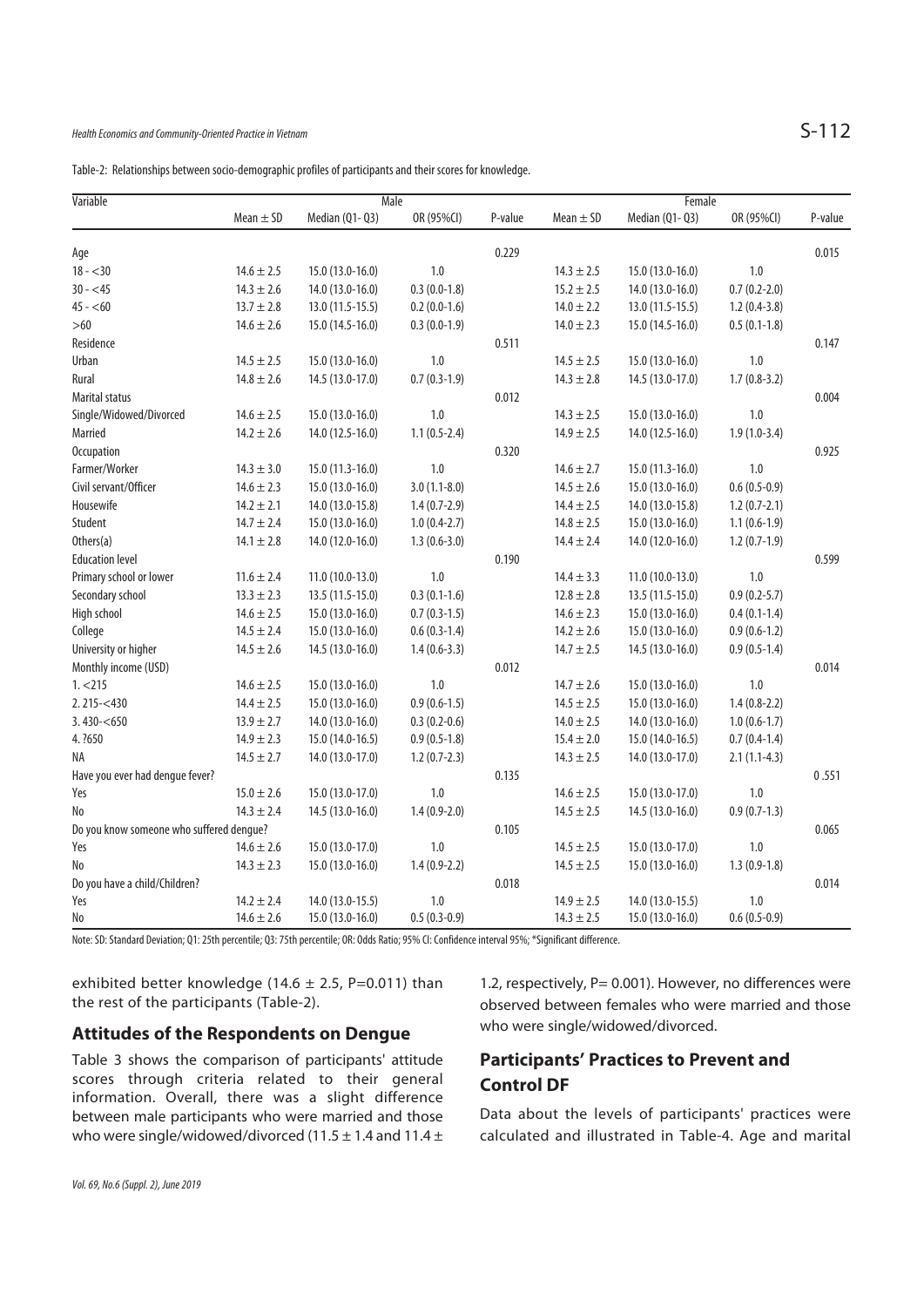Table-3: Relationships between socio-demographic profiles of participants and their scores for attitudes.

| Variable                              | Male           |                   |                  |          | Female         |                   |                 |         |  |
|---------------------------------------|----------------|-------------------|------------------|----------|----------------|-------------------|-----------------|---------|--|
|                                       | Mean $\pm$ SD  | Median (Q1-Q3)    | OR (95%CI)       | P-value  | Mean $\pm$ SD  | Median (Q1-Q3)    | OR (95%CI)      | P-value |  |
| Age                                   |                |                   |                  | 0.200    |                |                   |                 | 0.110   |  |
| $18 - 30$                             | $11.3 \pm 1.3$ | $11.0(10.0-12.0)$ | 1.0              |          | $11.4 \pm 1.3$ | 12.0 (11.0-12.0)  | 1.0             |         |  |
| $30 - 45$                             | $11.5 \pm 1.3$ | $12.0(11.0-13.0)$ | $0.1(0.0-1.3)$   |          | $11.7 \pm 1.3$ | 12.0 (11.0-13.0)  | $2.1(1.1-4.0)$  |         |  |
| $45 - 60$                             | $11.5 \pm 1.4$ | $12.0(11.0-13.0)$ | $0.2(0.0-1.7)$   |          | $11.6 \pm 1.3$ | $11.0(11.0-13.0)$ | $2.7(1.0-7.0)$  |         |  |
| $>60$                                 | $12.0 \pm 1.5$ | 13.0 (11.5-13.0)  | $0.3(0.0-3.9)$   |          | $11.8 \pm 1.4$ | 12.0 (12.0-12.3)  | $3.0(0.6-15.3)$ |         |  |
| Residence                             |                |                   |                  | 0.064    |                |                   |                 | 0.528   |  |
| Urban                                 | $11.4 \pm 1.3$ | 12.0 (11.0-13.0)  | 1.0              |          | $11.5 \pm 1.3$ | 12.0 (11.0-13.0)  | 1.0             |         |  |
| Rural                                 | $10.8 \pm 1.4$ | $11.0(10.0-12.0)$ | $2.4(0.9-6.3)$   |          | $11.5 \pm 1.1$ | 11.5 (10.8-12.0)  | $1.3(0.6-3.0)$  |         |  |
| <b>Marital status</b>                 |                |                   |                  | $0.001*$ |                |                   |                 | 0.803   |  |
| Single/Widowed/Divorced               | $11.4 \pm 1.2$ | $11.0(10.8-12.0)$ | 1.0              |          | $11.5 \pm 1.2$ | 12.0 (11.0-12.0)  | 1.0             |         |  |
| Married                               | $11.5 \pm 1.4$ | $12.0(10.0-13.0)$ | $2.1(1.3-32)$    |          | $11.5 \pm 1.3$ | 12.0 (11.0-13.0)  | $0.7(0.3-1.3)$  |         |  |
| Occupation                            |                |                   |                  | 0.489    |                |                   |                 | 0.134   |  |
| Farmer/Worker                         | $11.9 \pm 1.2$ | $12.0(11.0-13.0)$ | 1.0              |          | $11.6 \pm 1.5$ | 12.0 (10.0-13.0)  | 1.0             |         |  |
| Civil servant/Officer                 | $11.5 \pm 1.3$ | $12.0(10.0-13.0)$ | $2.4(0.7-7.9)$   |          | $11.6 \pm 1.3$ | 12.0 (11.0-13.0)  | $0.9(0.4-2.3)$  |         |  |
| Housewife                             | $11.6 \pm 1.4$ | $12.0(10.0-13.0)$ | $0.8(0.4-1.8)$   |          | $11.3 \pm 1.3$ | $11.0(10.0-12.0)$ | $1.3(0.7-2.4)$  |         |  |
| Student                               | $11.3 \pm 1.3$ | 11.0 (10.0-12.0)  | $1.1(0.4-3.0)$   |          | $11.5 \pm 1.1$ | 12.0 (11.0-12.0)  | $0.7(0.4-1.3)$  |         |  |
| Others(a)                             | $11.4 \pm 1.3$ | $11.0(11.0-13.0)$ | $0.8(0.3-2.0)$   |          | $11.5 \pm 1.3$ | 12.0 (11.0-13.0)  | $0.8(0.5-1.5)$  |         |  |
| <b>Education level</b>                |                |                   |                  | 0.758    |                |                   |                 | 0.410   |  |
| Primary school or lower               | $12.2 \pm 1.3$ | 13.0 (12.0-13.0)  | $1.0\,$          |          | $12.6 \pm 1.5$ | 13.0 (12.0-13.0)  | $1.0\,$         |         |  |
| Secondary school                      | $11.3 \pm 1.5$ | $11.0(10.0-13.0)$ | $0.7(0.1 - 8.3)$ |          | $11.7 \pm 1.5$ | 12.5 (10.8-13.0)  | $0.9(0.5-1.6)$  |         |  |
| High school                           | $11.3 \pm 1.3$ | 11.0 (11.0-12.0)  | $0.4(0.1-1.8)$   |          | $11.4 \pm 1.2$ | $11.0(11.0-12.0)$ | $0.9(0.3-3.0)$  |         |  |
| College                               | $11.8 \pm 1.2$ | $12.0(11.0-13.0)$ | $1.1(0.5-2.4)$   |          | $11.5 \pm 1.4$ | 12.0 (10.0-13.0)  | $0.7(0.5-1.1)$  |         |  |
| University or higher                  | $11.4 \pm 1.3$ | $12.0(10.0-13.0)$ | $1.2(0.5-2.9)$   |          | $11.5 \pm 1.3$ | 12.0 (11.0-13.0)  | $0.8(0.5-1.3)$  |         |  |
| Monthly income (USD)                  |                |                   |                  | 0.997    |                |                   |                 | 0.965   |  |
| 1. < 215                              | $11.3 \pm 1.2$ | $11.0(11.0-12.0)$ | $1.0\,$          |          | $11.5 \pm 1.2$ | 12.0 (11.0-12.0)  | 1.0             |         |  |
| $2.215 - 430$                         | $11.5 \pm 1.4$ | $12.0(10.0-13.0)$ | $1.0(0.5-2.4)$   |          | $11.6 \pm 1.3$ | 12.0 (11.0-13.0)  | $1.1(0.7-1.7)$  |         |  |
| $3.430 - 650$                         | $11.6 \pm 1.3$ | $12.0(10.3-13.0)$ | $0.9(0.4-2.1)$   |          | $11.4 \pm 1.4$ | 12.0 (10.0-13.0)  | $1.0(0.5-1.7)$  |         |  |
| 4. ?650                               | $11.3 \pm 1.3$ | $11.0(10.0-12.0)$ | $1.0(0.4-2.6)$   |          | $11.5 \pm 1.2$ | 12.0 (11.0-12.0)  | $0.8(0.4-1.7)$  |         |  |
| NA                                    | $11.4 \pm 1.4$ | 11.0 (10.8-13.0)  | $1.1(0.4-2.8)$   |          | $11.5 \pm 1.3$ | 12.0 (11.0-13.0)  | $1.0(0.6-1.7)$  |         |  |
| Have you ever had dengue fever?       |                |                   |                  | 0.170    |                |                   |                 | 0.572   |  |
| Yes                                   | $11.5 \pm 1.3$ | $12.0(11.0-13.0)$ | 1.0              |          | $11.6 \pm 1.3$ | 12.0 (11.0-13.0)  | 1.0             |         |  |
| No                                    | $11.4 \pm 1.3$ | $11.0(10.0-12.0)$ | $1.4(0.9-2.3)$   |          | $11.5 \pm 1.3$ | 12.0 (11.0-13.0)  | $0.9(0.6-1.3)$  |         |  |
| Do you know some who suffered dengue? |                |                   |                  | 0.174    |                |                   |                 | 0.550   |  |
| Yes                                   | $11.4 \pm 1.3$ | $11.0(11.0-13.0)$ | 1.0              |          | $11.5 \pm 1.3$ | 12.0 (11.0-13.0)  | 1.0             |         |  |
| No                                    | $11.4 \pm 1.3$ | 11.5 (10.0-12.0)  | $1.4(0.9-2.1)$   |          | $11.5 \pm 1.3$ | 12.0 (11.0-13.0)  | $1.0(0.5-2.1)$  |         |  |
| Are you have a child/Children?        |                |                   |                  | 0.606    |                |                   |                 | 0.555   |  |
| Yes                                   | $11.6 \pm 1.3$ | 12.0 (11.0-13.0)  | $1.0\,$          |          | $11.6 \pm 1.3$ | 12.0 (11.0-13.0)  | 1.0             |         |  |
| No                                    | $11.4 \pm 1.3$ | 11.0 (10.0-12.0)  | $1.2(0.7-2.0)$   |          | $11.5 \pm 1.3$ | 12.0 (11.0-12.0)  | $1.1(0.8-1.5)$  |         |  |

Note: SD: Standard Deviation; Q1: 25th percentile; Q3: 75th percentile; OR: Odds Ratio; 95% CI: Confidence interval 95%; \*Significant difference.

status showed a significant difference in each compared group. People between the ages of 18 and 30 were identified as the group with the best practices  $(6.5 \pm 1.6)$ , followed by participants between 30 and 45  $(6.1 \pm 1.6)$ . In terms of marital status, people who were single/widowed/divorced tended to have better practices (6.5  $\pm$  1.6, P=0.000) than their counterparts  $(6.2 \pm 1.7)$ . When occupations were compared, students reached the highest score (6.5  $\pm$  1.6) followed by civil

servants/officers (6.4  $\pm$  1.7). However, having personally experienced DF did not affect the participant's practices (Table-4).

### **Source of Information**

Regarding the sources of information, both males and females revealed that they received their information mainly from television (82.3% for males and 87.9% for females). The Internet also played an important role in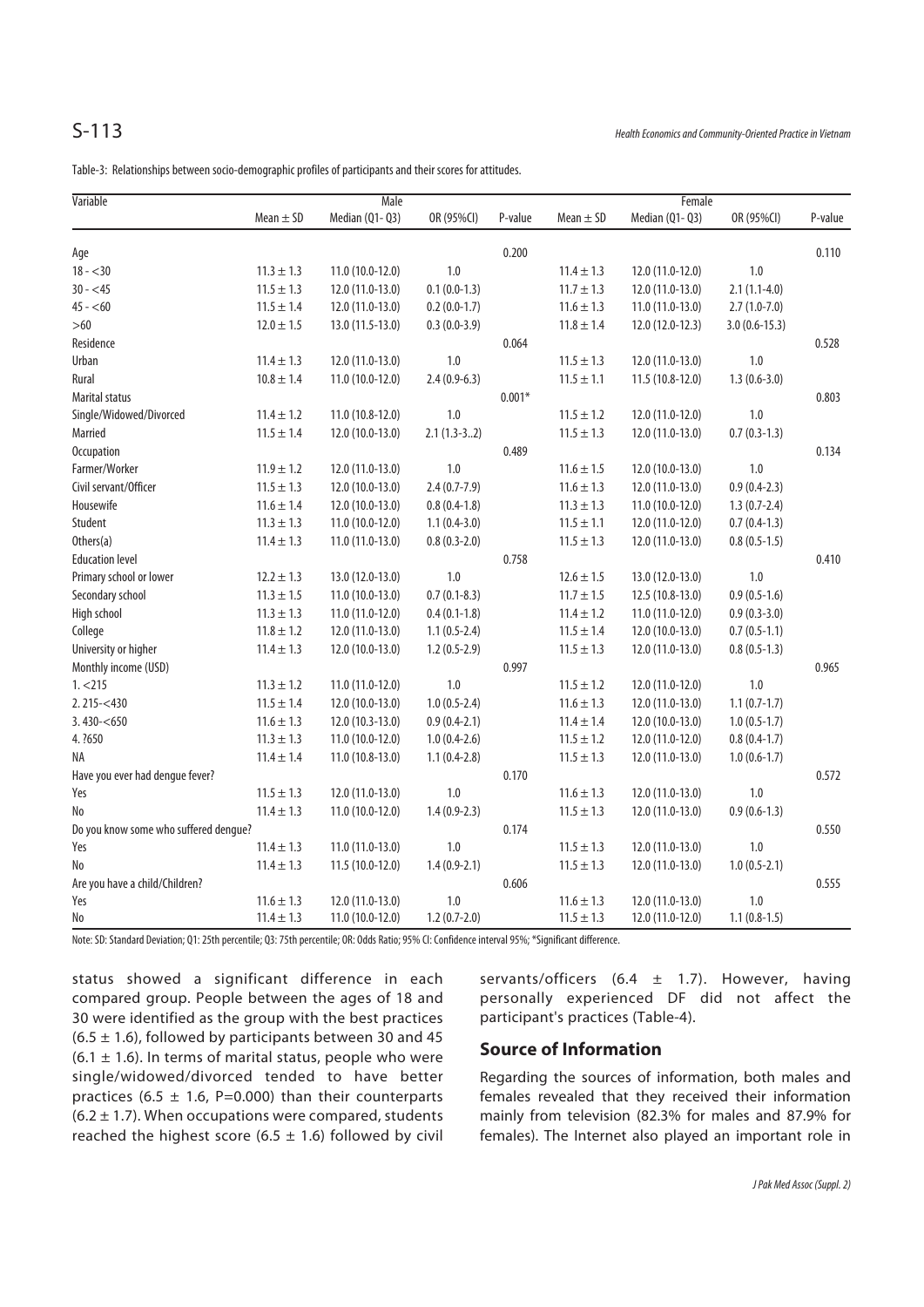Table-4: Relationships between socio-demographic profiles of participants and their scores for practices.

| Variable                              | <b>Male</b>   |                  |                |          | Female        |                  |                |          |  |
|---------------------------------------|---------------|------------------|----------------|----------|---------------|------------------|----------------|----------|--|
|                                       | Mean $\pm$ SD | Median (Q1-Q3)   | OR (95%CI)     | P-value  | Mean $\pm$ SD | Median (Q1- Q3)  | OR (95%CI)     | P-value  |  |
| Age                                   |               |                  |                | $0.001*$ |               |                  |                | 0.101    |  |
| $18 - 30$                             | $6.4 \pm 1.7$ | $7.0(5.0-8.0)$   | 1.0            |          | $6.5 \pm 1.6$ | $7.0(5.0-8.0)$   | 1.0            |          |  |
| $30 - 45$                             | $6.0 \pm 1.5$ | $6.0(5.0-7.0)$   | $0.5(0.3-0.8)$ |          | $6.2 \pm 1.7$ | $7.0(5.0-8.0)$   | $0.8(0.5-1.3)$ |          |  |
| $45 - 60$                             | $5.9 \pm 1.8$ | $6.0(4.5-8.0)$   | $0.4(0.2-0.9)$ |          | $6.1 \pm 1.6$ | $6.0(5.0-8.0)$   | $0.6(0.3-1.2)$ |          |  |
| $>60$                                 | $5.0 \pm 1.7$ | $5.0(4.0-5.5)$   | $0.1(0.0-1.0)$ |          | $6.2 \pm 1.8$ | $6.5(4.8-8.0)$   | $0.9(0.3-2.9)$ |          |  |
| Residence                             |               |                  |                | 0.454    |               |                  |                | 0.808    |  |
| Urban                                 | $6.3 \pm 1.7$ | $7.0(5.0-8.0)$   | 1.0            |          | $6.4 \pm 1.6$ | $7.0(5.0-8.0)$   | 1.0            |          |  |
| Rural                                 | $6.9 \pm 1.3$ | $7.5(6.0-8.0)$   | $1.4(0.5-3.8)$ |          | $6.5 \pm 1.8$ | $7.5(5.0-8.0)$   | $1(0.5-2.0)$   |          |  |
| <b>Marital status</b>                 |               |                  |                | $0.001*$ |               |                  |                | $0.040*$ |  |
| Single/Widowed/Divorced               | $6.4 \pm 1.7$ | $7.0(5.0-8.0)$   | 1.0            |          | $6.5\pm1.6$   | $7.0(5.0-8.0)$   | $1.0\,$        |          |  |
| Married                               | $6.0 \pm 1.7$ | $6.0(5.0 - 8.0)$ | $0.5(0.2-0.9)$ |          | $6.3 \pm 1.6$ | $6.5(5.0-8.0)$   | $0.7(0.4-1.2)$ |          |  |
| <b>Occupation</b>                     |               |                  |                | $0.043*$ |               |                  |                | 0.166    |  |
| Farmer/Worker                         | $6.5 \pm 1.4$ | $7.0(6.0-8.0)$   | 1.0            |          | $6.0 \pm 1.8$ | $6.0(4.0-8.0)$   |                |          |  |
| Civil servant/Officer                 | $6.0 \pm 1.7$ | $6.0(5.0-7.3)$   | $1.6(0.6-4.1)$ |          | $6.6 \pm 1.6$ | $7.0(5.0-8.0)$   | $1.0(0.5-2.5)$ |          |  |
| Housewife                             | $6.7 \pm 1.5$ | $7.0(6.0-8.0)$   | $1.0(0.5-2.1)$ |          | $6.3 \pm 1.6$ | $7.0(5.0-8.0)$   | $1.2(0.7-2.1)$ |          |  |
| Student                               | $6.5 \pm 1.7$ | $7.0(5.0-8.0)$   | $3.5(1.4-9.3)$ |          | $6.6 \pm 1.4$ | $7.0(6.0-8.0)$   | $1.2(0.7-2.2)$ |          |  |
| Others(a)                             | $6.0 \pm 1.7$ | $6.0(5.0-8.0)$   | $1.6(0.7-3.6)$ |          | $6.2 \pm 1.7$ | $6.0(5.0-8.0)$   | $2.0(0.9-4.2)$ |          |  |
| <b>Education level</b>                |               |                  |                | 0.310    |               |                  |                | 0.212    |  |
| Primary school or lower               | $5.8 \pm 1.5$ | $6.0(5.0-6.0)$   | 1.0            |          | $5.8 \pm 2.3$ | $6.0(4.0-8.0)$   | 1.0            |          |  |
| Secondary school                      | $5.9 \pm 1.7$ | $6.0(5.0-7.0)$   | $0.5(0.0-5.6)$ |          | $5.6 \pm 1.6$ | $5.5(4.8-7.0)$   | $0.5(0.1-3.5)$ |          |  |
| High school                           | $6.4 \pm 1.7$ | $7.0(5.0-8.0)$   | $1.3(0.3-5.6)$ |          | $6.3 \pm 1.6$ | $7.0(5.0-8.0)$   | $0.6(0.2-2.0)$ |          |  |
| College                               | $6.5 \pm 1.6$ | $7.0(6.0-8.0)$   | $0.8(0.4-1.6)$ |          | $6.3 \pm 1.7$ | $6.0(5.0-8.0)$   | $0.5(0.3-1.1)$ |          |  |
| University or higher                  | $6.1 \pm 1.7$ | $6.0(5.0-8.0)$   | $2.3(1.0-5.3)$ |          | $6.6 \pm 1.6$ | $7.0(5.0-8.0)$   | $0.7(0.4-1.2)$ |          |  |
| Monthly income (USD)                  |               |                  |                | $0.036*$ |               |                  |                | 0.242    |  |
| 1. < 215                              | $6.3 \pm 1.7$ | $7.0(5.0-8.0)$   | $1.0\,$        |          | $6.6 \pm 1.5$ | $7.0(6.0-8.0)$   | $1.0\,$        |          |  |
| $2.215 - 430$                         | $6.3 \pm 1.7$ | $7.0(5.0-8.0)$   | $1.2(0.7-2.1)$ |          | $6.2 \pm 1.7$ | $7.0(5.0-8.0)$   | $0.8(0.6-1.2)$ |          |  |
| 3.430 < 650                           | $5.7 \pm 1.7$ | $6.0(4.0-7.0)$   | $0.5(0.2-1.0)$ |          | $6.6 \pm 1.5$ | $7.0(6.0-8.0)$   | $1.3(0.8-2.3)$ |          |  |
| 4. ?650                               | $6.4 \pm 1.5$ | $7.0(5.0-8.0)$   | $1.4(0.7-2.8)$ |          | $6.7 \pm 1.7$ | $8.0(5.0 - 8.0)$ | $1.3(0.7-2.6)$ |          |  |
| ΝA                                    | $6.5 \pm 1.6$ | $7.0(6.0-8.0)$   | $1.5(0.8-2.9)$ |          | $6.3 \pm 1.7$ | $7.0(5.0-8.0)$   | $0.9(0.5-1.4)$ |          |  |
| Have you ever had dengue fever?       |               |                  |                | 0.135    |               |                  |                | 0.535    |  |
| Yes                                   | $6.5 \pm 1.6$ | $7.0(5.0-8.0)$   | 1.0            |          | $6.6 \pm 1.4$ | $7.0(6.0-8.0)$   | 1.0            |          |  |
| No                                    | $6.2 \pm 1.7$ | $6.5(5.0-8.0)$   | $1.3(0.8-2.0)$ |          | $6.4 \pm 1.7$ | $7.0(5.0-8.0)$   | $1.1(0.8-1.5)$ |          |  |
| Do you know some who suffered dengue? |               |                  |                | 0.574    |               |                  |                | 0.230    |  |
| Yes                                   | $6.3 \pm 1.7$ | $7.0(5.0-8.0)$   | 1.0            |          | $6.3 \pm 1.6$ | $7.0(5.0-8.0)$   | 1.0            |          |  |
| No                                    | $6.2 \pm 1.7$ | $7.0(5.0-8.0)$   | $1.1(0.7-1.7)$ |          | $6.6 \pm 1.6$ | $7.0(5.0-8.0)$   | $1.4(0.7-2.6)$ |          |  |
| Are you have a child/Children?        |               |                  |                | $0.036*$ |               |                  |                | 0.272    |  |
| Yes                                   | $6.1 \pm 1.6$ | $6.0(5.0-8.0)$   | 1.0            |          | $6.3 \pm 1.7$ | $7.0(5.0-8.0)$   | 1.0            |          |  |
| No                                    | $6.3 \pm 1.7$ | $7.0(5.0-8.0)$   | $1.1(0.5-2.3)$ |          | $6.5\pm1.6$   | $7.0(5.0-8.0)$   | $0.8(0.6-1.1)$ |          |  |

Note: SD: Standard Deviation; Q1: 25th percentile; Q3: 75th percentile; OR: Odds Ratio; 95% CI: Confidence interval 95%; \*Significant difference.

providing information to survey participants (74.9% for males and 75.4% for females). Regarding sources of information from people, family/friends were identified as the most frequent source (58.9% for males and 63.8% for females), even more than health professionals (43.5% for males and 43% for females). In addition, books/newspapers and pictures/posters still play a certain role in granting information, especially for females, but not much information was obtained from

the radio (23.9% for males and 19.5% for females) (Figure 1, Figure 2).

### **Discussion**

## **Knowledge on symptoms, signs, and transmission of DF in comparison with other studies**

This community-based study was conducted to evaluate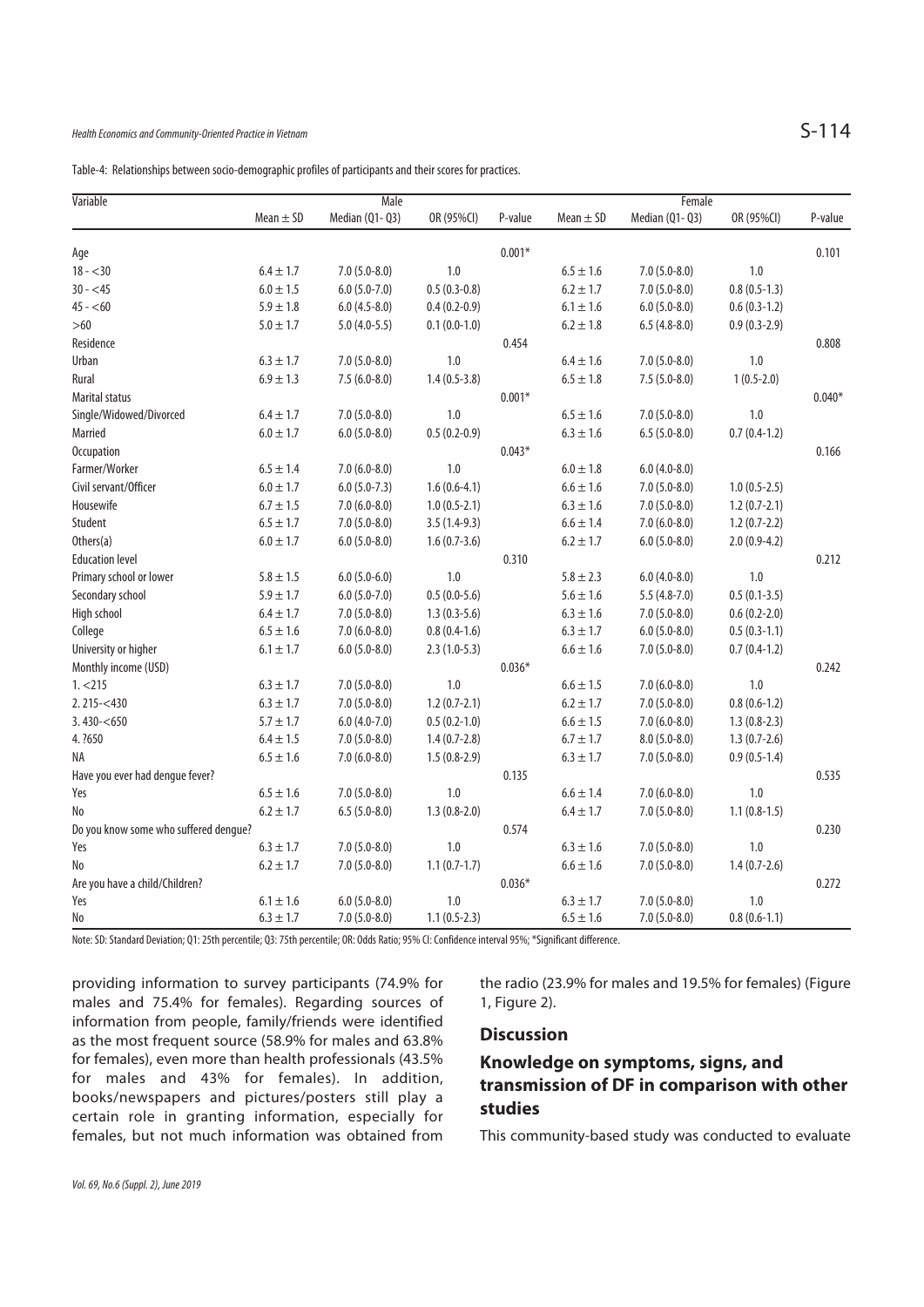

Others(b): Brochures, Mass meetings, Neighbors

Figure-2: Source of information on dengue fever among male.

the KAP related to DF and DENV infection among citizens in Ho Chi Minh City, which is one of the most endemic areas of DF in Vietnam.

In the results of this study, more than 50% of the participants had poor knowledge regarding DF, and only 38.2% of respondents reached a sufficient knowledge level. The percentage of poor knowledge scores in this study was slightly higher than that of the study from Pakistan, which was conducted among adults of high and low socioeconomic groups and found that only 35% of the study sample had adequate knowledge about DF and its vectors.24 Another survey among high school students in Makkah, Saudi Arabia, also revealed that more than 50% of respondents had poor knowledge.25

Although, most of participants in this study knew about the major symptoms of DENV, such as fever, a minority of participants knew that joint pain and muscle pain were symptoms of DF, and only 13% of participants knew that bone soreness is a serious DF symptom. A study was conducted in Westmoreland, Jamaica, have confirmed this finding. This study revealed that participants' awareness was deficient, with less than 50% of participants having correct answers about dengue symptoms, although fever was still the most recognized symptom.26

Assessing the association between specific demographic

factors and knowledge led to particular trends. Specifically, females showed a slightly better knowledge than their male counterparts (38.8% and 37.1%, respectively). In terms of marital status, married females were interestingly determined to have substantially better knowledge. The reason could be that females tend to be mature and spend more time on finding useful information related to protecting family health. However, in contrast, another study in Ache, Indonesia, researched the relationship between marital status and knowledge levels but did not obtain statistically significant results (Harapan et al., 2018).

Our study demonstrated a strongly affiliation between monthly income and participants' knowledge; people who had monthly incomes of more than \$650 USD showed higher knowledge scores compared the

remaining groups, for both sexes. Interestingly, females always showed better knowledge levels when compared to males who had the same monthly income. The level of DF knowledge reported in this study seemed to be higher if the participant knew someone who had suffered from DF. This result was also found in a similar study in Saudi Arabia, in which having heard about DF was the strongest predictor for having a high knowledge score.25

## **Attitude Level of Participants toward Dengue Fever in Comparison with Other Studies**

Overall, respondents in this study reached satisfactory attitude scores, with 93% of participants believing that DF is a serious illness and 94% knowing that controlling the breeding places of mosquitoes was a good strategy to prevent DF. Nearly 100% of participants knew that stagnant water around houses-in discarded tires, broken pots, and bottles-were breeding places of Aedes, exposing everyone in the vicinity to the possibility of contracting DF. The same results were also illustrated by research in Malaysia, in which the university community had good attitudes, with the median total score corresponding to over 75% of the maximum possible attitudinal score.27 Another survey in Yemen showed positive attitudes of respondent household heads towards DF, with 97.7% of respondents agreeing about the seriousness of DF.28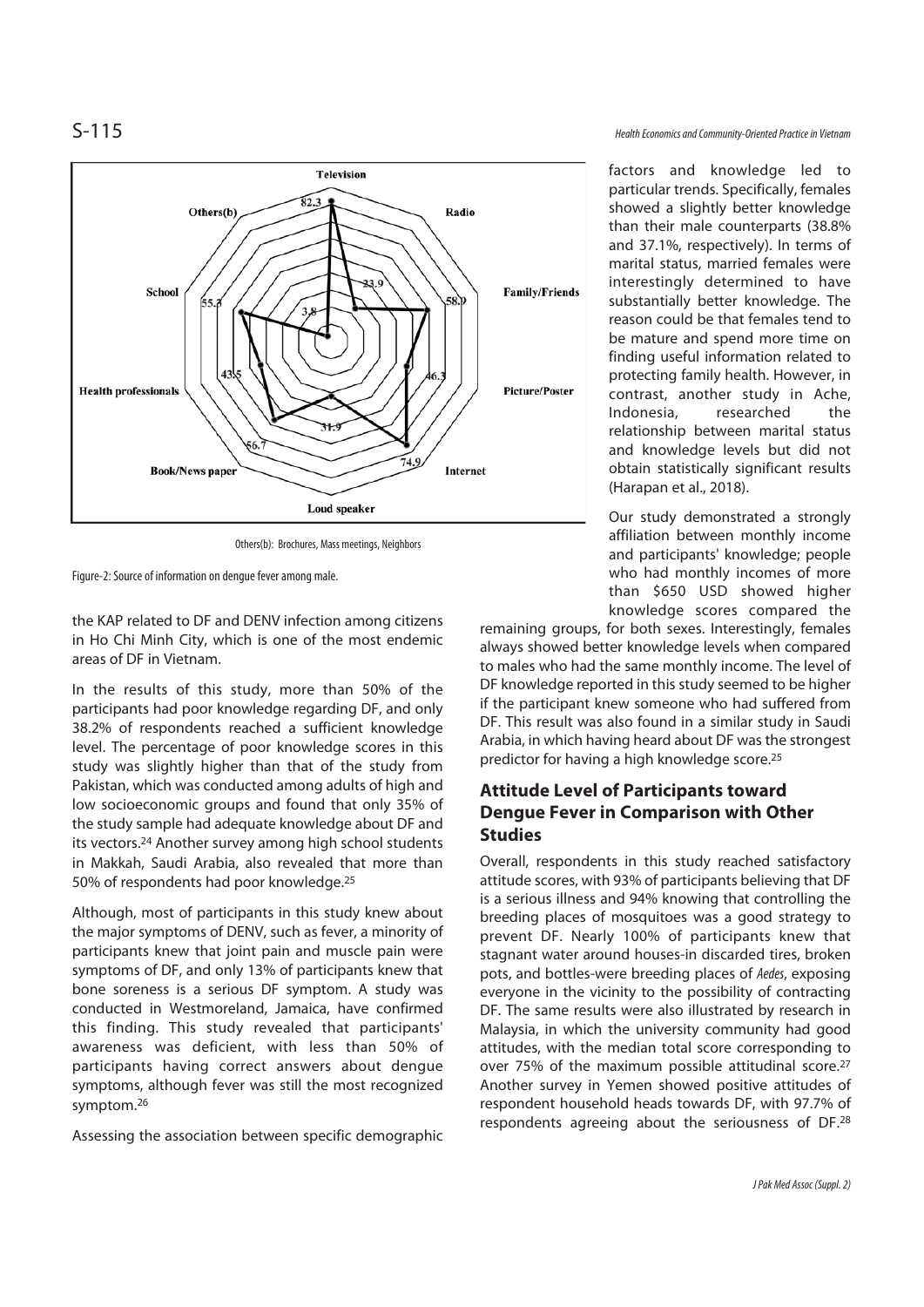However, these results can be distinguished from the abovementioned Indonesian study,14 in which knowledge (which was revealed to be low) had a strong correlation to participants' attitudes.

### **Preventive Practices against DF**

Generally, the practices in this investigation reached the satisfactory level with 55% of respondents. 84% of participants used mosquito repellent/cream and mosquito coils to reduce mosquitoes, and the least popular way of reducing mosquitoes was chasing them. Similarly, a study in the Philippines revealed that 70.9% of participants used mosquito coils, in addition to other methods, such as fans and bed nets.24 In addition, more than 85% of this study's respondents knew that cutting down bushes in the yard and cleaning up garbage/trash were effective ways to reduce mosquitoes. There was also a strong relationship between marital status and the participants' attitude scores. Surprisingly, the data demonstrated that people in both sexes who were single/widowed/divorced tended to have higher practices scores. In terms of occupation, students had the highest mean attitudes score, and farmers/workers showed a slightly lower attitude toward preventing DF. Research in Cambodia also concluded similar results-that working as a farmer was associated with low preventive practices (Syed et al., 2010). This can be explained by the requirements of the occupation and lessened opportunities for farmers to contact sources of information.

### **Main Source of Information**

As predicted, we observed a higher use of the television as a source of DF information among both male and female participants, followed by the Internet as the second most popular source of information. The same results were also achieved in many countries, such as Jamaica,<sup>26</sup> Laos,<sup>16</sup> and Nepal.<sup>22</sup> This indicates that awareness of DF could be raised via television and the Internet during and/or after a DF episode. Nevertheless, this distinguishes our results from another study conducted in 2016 in Saudi Arabia, which found that the main sources of information for both sexes were street advertisements, followed by primary healthcare providers for boys (12.7%) and television for girls (10.6%).25 As a matter of concern, governments should invest more in propaganda campaigns via television and Internet mass media to improve the KAP of citizens in Ho Chi Minh City.

### **Conclusion**

In the largest city of Vietnam, inhabitants' attitudes met a satisfactory level. However, there is still a challenging lack of knowledge and safe practices regarding dengue in the community. Most importantly, DF prevention and control should be promoted, not only for students, but also for farmers and workers, who do not spend much time approaching sources of information. Moreover, the government should organize further campaigns to prevent mosquitoes in the community. Better information is required to help guide the implementation of dengue prevention programs in the government's effort to engage with the community, especially through mass media, such as television and the Internet. For farmers and workers, who do not spend much time approaching sources of information, government should perform periodic propaganda campaigns related to DF and guide practice preventing measures against DF at residential area.

**Acknowledgement:** The authors acknowledge the students who voluntarily participated in this study. They express their gratitude to all staffs at Professional Healthcare Management, Education and Research Center (ProHES) for their supporting. Disclaimer: None to declare.

**Conflict of Interest:** None to declare.

**Funding Disclosure:** None to declare.

### **References**

- 1. Hotez PJ, Bottazzi ME, Franco-Paredes C, Ault SK, Periago MR. The neglected tropical diseases of Latin America and the Caribbean: a review of disease burden and distribution and a roadmap for control and elimination. PLoS Negl Trop Dis 2008;2:e300.
- 2. Halstead SB. Dengue. Lancet 2007;370:1644-52.
- 3. Bhatt S, Gething PW, Brady OJ, Messina JP, Farlow AW, Moyes CL, et al. The global distribution and burden of dengue. Nature 2013;496:504-7.
- 4. Endy TP, Anderson KB, Nisalak A, Yoon IK, Green S, Rothman AL, et al. Determinants of inapparent and symptomatic dengue infection in a prospective study of primary school children in Kamphaeng Phet, Thailand. PLoS Negl Trop Dis 2011;5:e975.
- 5. Lambrechts L, Scott TW, Gubler DJ. Consequences of the expanding global distribution of Aedes albopictus for dengue virus transmission. PLoS Negl Trop Dis 2010;4:e646.
- 6. World Health Organization. Dengue situation update number 533:Update on the Dengue situation in the Western Pacific Region. [Online] 2018 [Cited 2018 January 02]. Available from URL: https://reliefweb.int/sites/reliefweb.int/files/resources/dengue\_b iweekly\_report\_20180102.pdf
- 7. Ibrahim NK, Abalkhail B, Rady M, Al-Bar H. An educational programme on dengue fever prevention and control for females in Jeddah high schools. East Mediterr Health J 2009;15:1058-67.
- 8. World Health Organization. Dengue: Guidelines for Diagnosis, Treatment, Prevention and Control. Geneva, Switzerland: WHO Press, 2009; pp 147.
- 9. Brady OJ, Gething PW, Bhatt S, Messina JP, Brownstein JS, Hoen AG, et al. Refining the global spatial limits of dengue virus transmission by evidence-based consensus. PLoS Negl Trop Dis 2012;6:e1760.
- 10. World Health Organization. Dengue: fact sheet. [Online] 2018 [Cited 2018 August 05]. Available from URL: